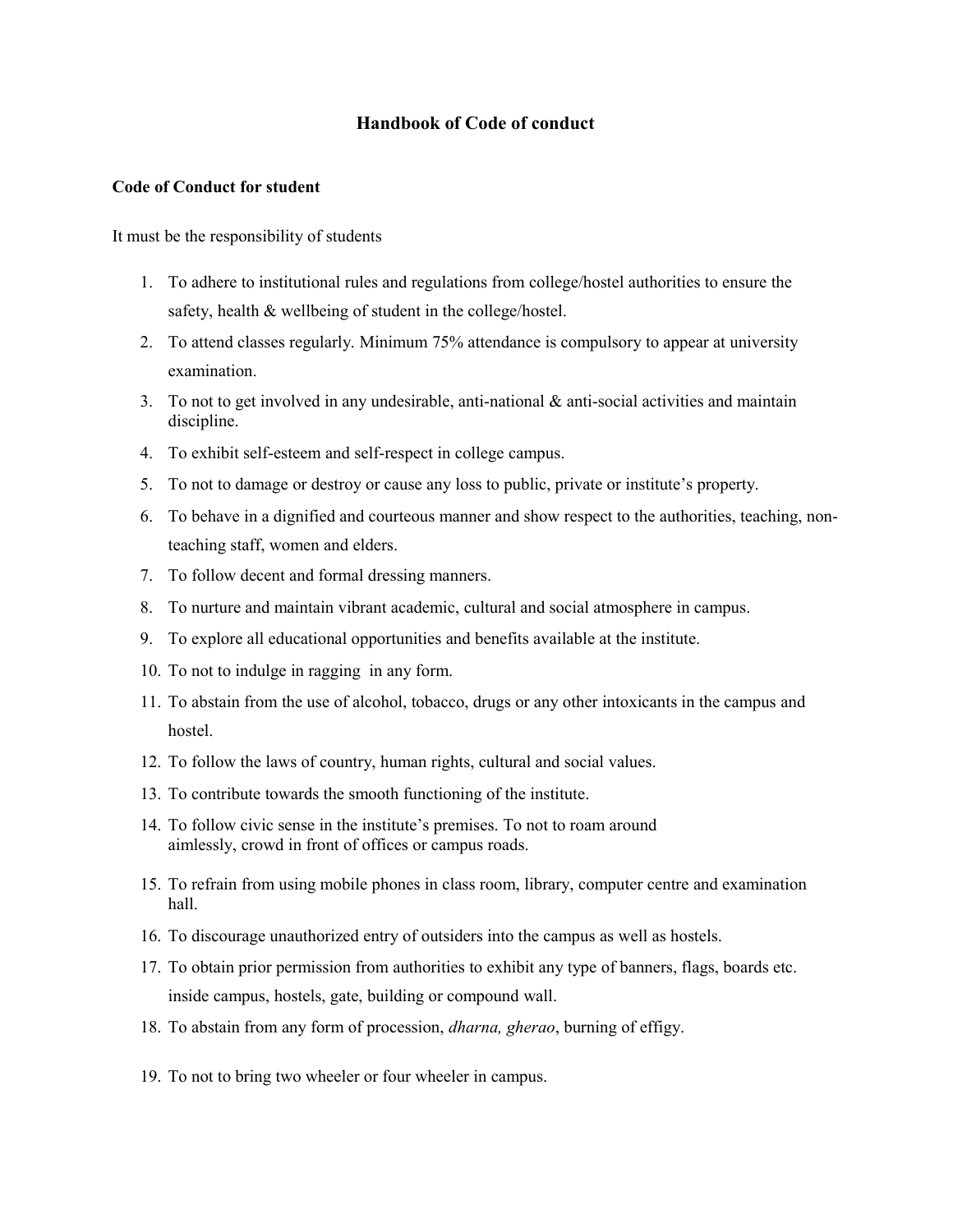- 20. Under suspension, to get prior written permission from authority, to enter in the campus or hostel.
- 21. To not to get involved in any case of criminal activity or violation of law and order in the institute.
- 22. To help in maintaining the campus neat and clean.
- 23. To follow all the rules and regulations of the University for appearing in any examination.
- 24. To restrict from any Verbal and nonverbal misconduct such as unfair comments, remarks, jokes, letters, phone calls, SMS, email. To avoid stalking in any form.
- 25. To develop and maintain a respectful and productive learning environment.

## **Code of Conduct for Teacher**

- 1. Report in time to as per the working hours of the institute and should be available in the campus. Working hours of the institute are 10.00 am to 17.00 pm.
- 2. Expected to arrive 10 min before arrival time and leave 10 minutes later of departure time.
- 3. Must sign Attendance Muster kept in office while reporting on duty.
- 4. To carry out academic, co-curricular and organization activities assigned.
- 5. To inform the authority regarding late reporting in the morning or leaving early in the evening. While late coming and early going for official or personal work, proper reason must be recorded in Late Muster or Movement Register besides logging into Biometric-Machine.
- 6. Is entitled for various types of leave (CL, ML and EL) as per the policy set by institution. Must obtain prior permission from higher authority at least a day in advance for availing CL, OD etc.
- 7. 12 days casual leave can be availed in a year.
- 8. Casual leave cannot be combined with any other type of leave.
- 9. Medical leave will be sanctioned for medical reasons only, after submitting medical certificate. Higher study leave grant is at the discretion of the management.
- 10. To attend college in formal uniform. Dress code for female staff members is saree with ID and for Male staff members is formal dress with 'Tie' and ID. Jeans, T-shirts, *chappals* and sandals etc. are not permitted.
- 11. Shall abstain from any immoral behaviour which may cause impairment to institution or management.
- 12. Not to involve in any form of political activity inside or outside the campus.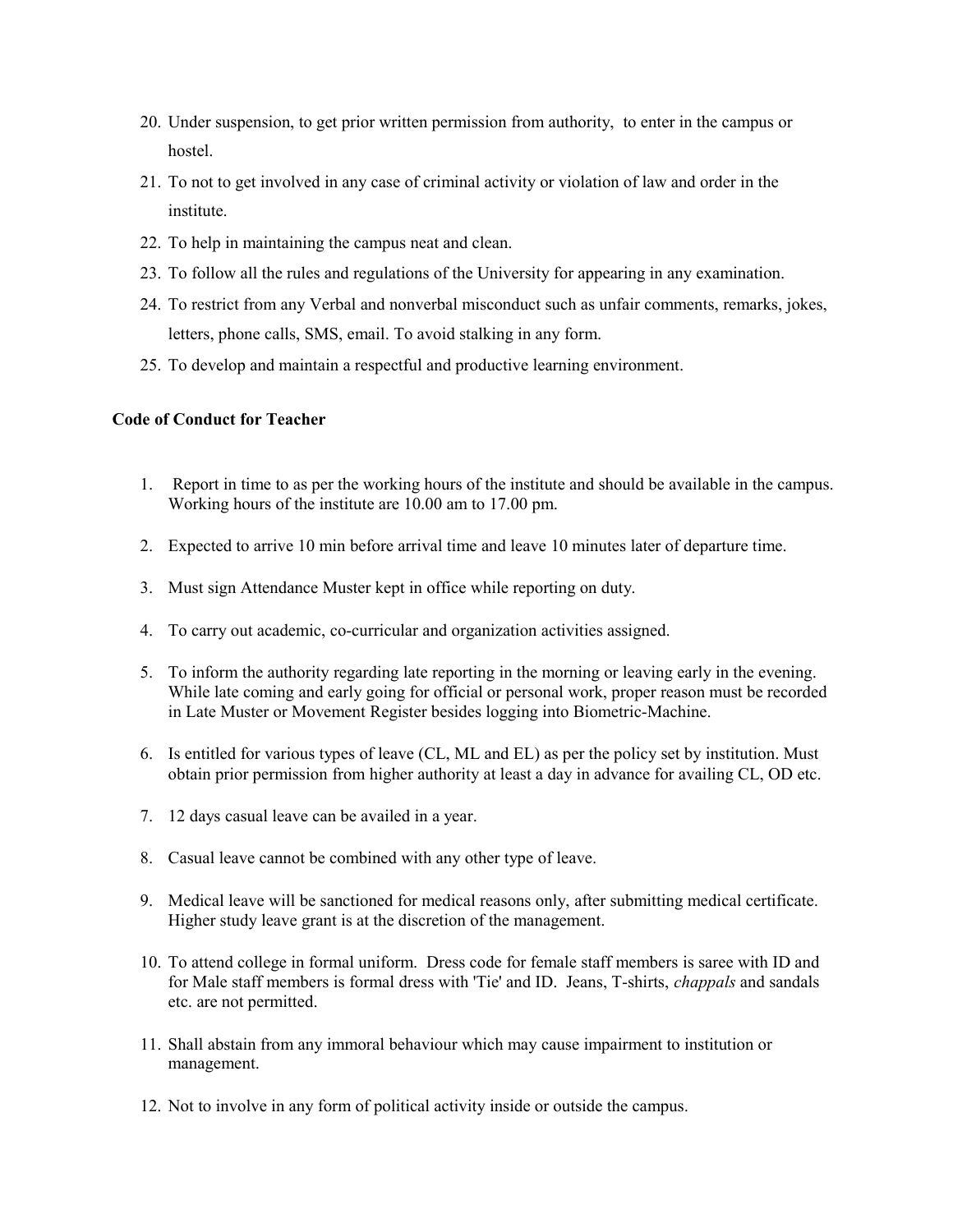- 13. Shall not send circulars/distribute handbills to the staff, organize meetings in the campus without prior permission from the higher authority
- 14. Instructions issued by the higher authority through circulars must be complied with.
- 15. To not to use mobile while teaching in class.
- 16. Must attend all the meeting called by higher authority and other college functions like independence day, republic day, foundation day without fail
- 17. To respect learner's right and dignity without prejudice to gender, color, age, race, place of origin, language, sexual orientation, social economic background, family status religion etc.
- 18. To maintain honor and dignity of the profession.
- 19. To refrain from usage of corporal punishment, any cause of mental torture, improper manner, derogatory behavior and unfair practices towards students.
- 20. To not to engage in any private business and trade.
- 21. No discrimination against students.
- 22. Indulge in positive interaction and not to take advantage of students in anyway.
- 23. Must collaborate with administrators, fellow teachers and other employees in order to provide a safe and positive learning experience for students.

## **Code of Conduct for non-teaching and supporting staff**

- 1. Report in time to as per the working hours of the institute and should be available in the campus. Working hours of the institute are 10.00 am to 17.00 pm.
- 2. Must sign Attendance Muster kept in office while reporting on duty.
- 3. To inform the authority regarding late reporting in the morning or leaving early in the evening. While late coming and early going for official or personal work, proper reason must be recorded in Late Muster or Movement Register besides logging into Biometric-Machine.
- 4. Is entitled for various types of leave (CL, ML, and EL) as per the policy set by institution.
- 5. To obtain prior permission from higher authority at least a day in advance for availing CL, OD etc.
- 6. 12 days casual leave can be availed in a year.
- 7. Casual leave cannot be combined with any other type of leave.